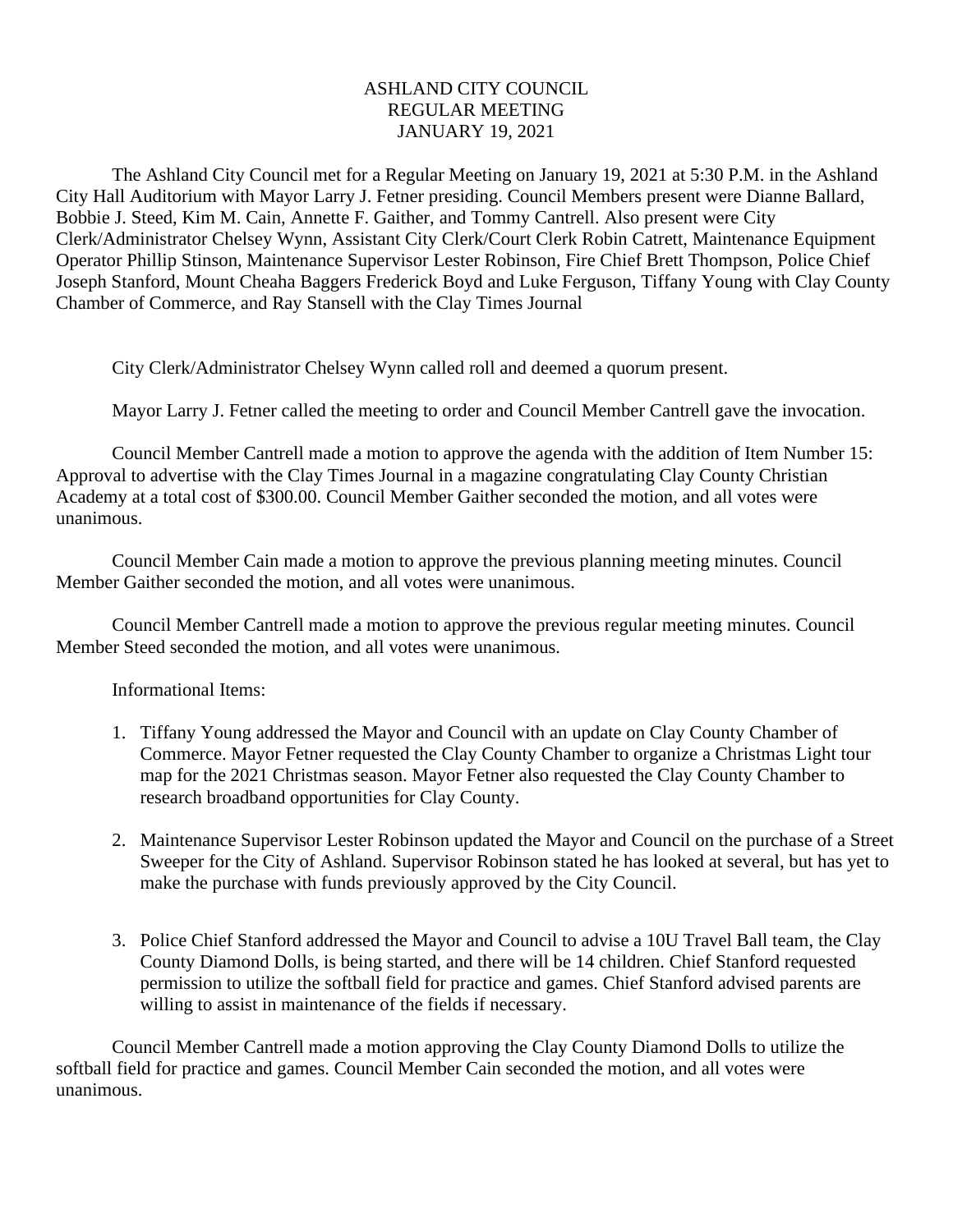4. Mt. Cheaha Baggers, Frederick Boyd and Luke Ferguson, addressed the Mayor and Council to ask what it would take to allow Mt. Cheaha Baggers to use the Wynn Building for Cornhole Tournaments. They advised these events would bring money into the county.

## 01.19.2021 Regular Meeting Page 2

Council Member Cain made a motion approving Mt. Cheaha Baggers to use the Wynn Building twice a month at \$50.00, and to use the city square once a quarter for Cornhole Tournaments. Council member Gaither seconded the motion, and all votes were unanimous.

Committee Reports:

Mayor Fetner did not report.

Council Member Ballard did not report.

Council Member Steed did not report.

Council Member Cain reported the Library is working on a summer program.

Council Member Gaither did not report.

Council Member Cantrell did not report.

Fire Chief Thompson did not report.

Police Chief Stanford reported on agenda items. Chief Stanford explained Employee Mann made it to the Police Academy, lost confidence, and decided it was not for him. Chief Stanford stated Employee Mann was a probationary employee, and he is recommending his termination. Chief Stanford also explained due to Employee Mann not giving sufficient notice, the city is required to pay the tuition for Employee Mann for the Police Academy. Chief Stanford also discussed the recent arrest of a Clay County Bus Driver and explained the investigation is ongoing at this time.

Maintenance Supervisor Lester Robinson reported on the Lucas Building. Supervisor Robinson advised Mr. Mike Kerr and himself looked over the building, and his assumption is that Hurricane Zeta winds compromised the structure further. Supervisor Robinson stated Mr. Mike Kerr no longer feels he can safely use his equipment to demolish the building. Supervisor Robinson's suggestion is for the City to use the funds designated for the demolition to hire someone to work under the Maintenance Department on an hourly rate to take the roof and floor of the property out by hand and dispose of it.

City Clerk/Administrator Wynn reported the Covid Reimbursement of \$58,000.00 has been received. City Clerk/Administrator Wynn also advised several people have asked about the Watermelon Festival, and the Council needs to decide if the event is going to take place this year and set a date.

New Business:

Council Member Cantrell made a motion to approve the bills received since the last meeting in the amount of \$10,941.02. Council Member Gaither seconded the motion, and all votes were unanimous.

Council Member Cain made a motion approving to purchase a Lenovo Thinkpad from Southern Data Automation for Ashland Municipal Court at a total cost of \$1,119.98. Council Member Gaither seconded the motion, and all votes were unanimous.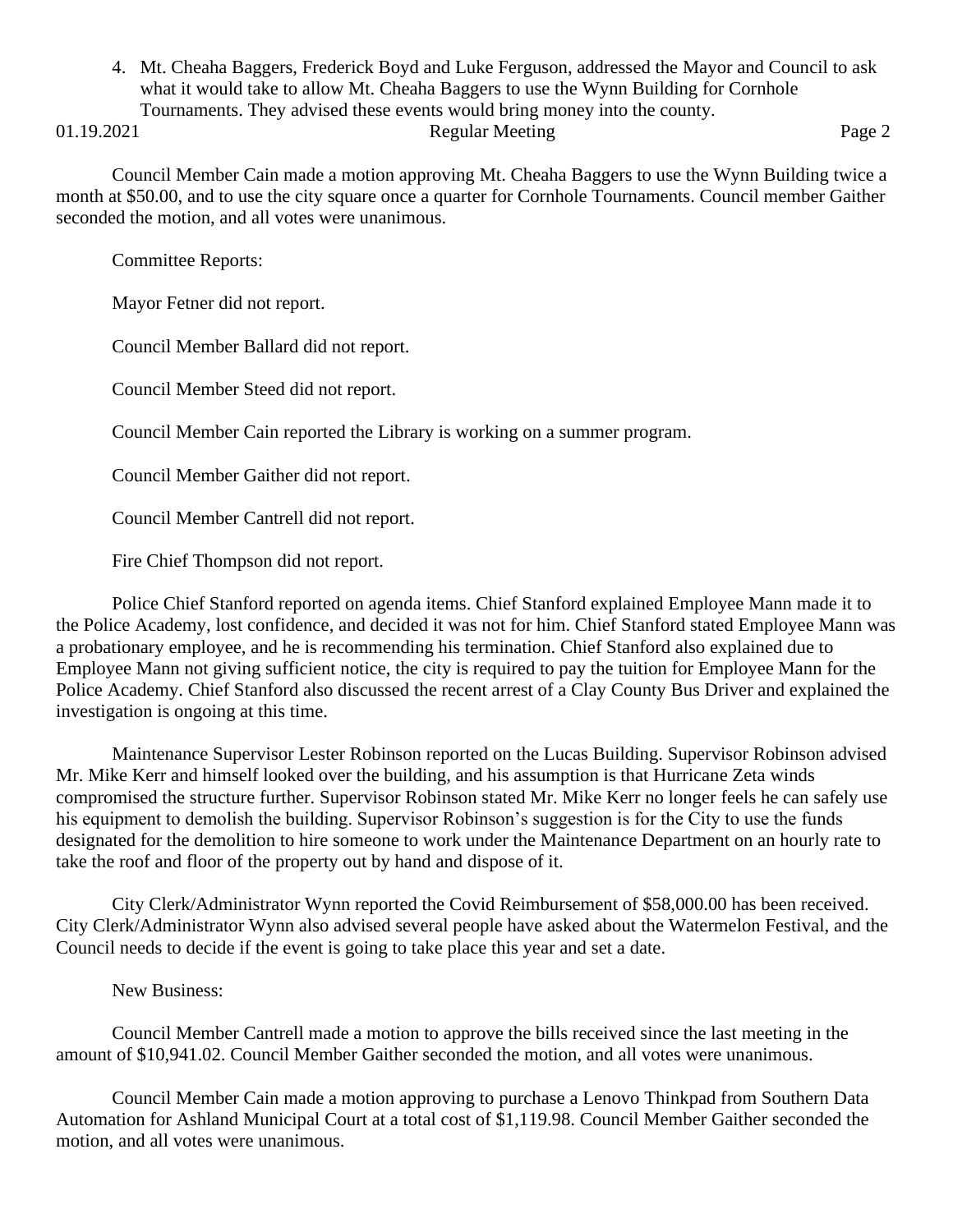Council Member Gaither made a motion to accept the resignation of Maintenance Supervisor Lester Robinson effective January 31, 2021. Council Member Cantrell seconded the motion, and all votes were unanimous. 01.19.2021 Regular Meeting Page 3

Council Member Cain made a motion approving to pay Clay County Health and Wellness Center \$2,000.00 for yearly membership for City Employees. Council Member Gaither seconded the motion, and all votes were unanimous.

Council Member Cantrell made a motion approving to pay Southern Software, Inc. \$649.00 for annual support. Council Member Gaither seconded the motion, and all votes were unanimous.

Item Number 6 Youth Sports Program died for lack of any motions.

Council Member Gaither made a motion approving to purchase Electric Fireplace and Ice Machine for Ashland Senior Center at an estimated cost of \$3,000.00. Council Member Cain seconded the motion, and all votes were unanimous.

Council Member Cain made a motion approving to pay Northeast Alabama Law Enforcement Academy \$1,000.00 for Officer Jordan Mann's tuition. Council Member Gaither seconded the motion, and all votes were unanimous.

Council Member Cain made a motion approving to purchase tires from Tire Hub at a total cost of \$713.12. Council Member Gaither seconded the motion, and all votes were unanimous. (Maintenance Department)

Council Member Gaither made a motion approving to terminate Jordan Mann as a probationary employee effective January 5, 2021. Council Member Cain seconded the motion, and all votes were unanimous.

Council Member Cantrell made a motion approving to pay Bice Motors in Alexander City to repair 2016 Dodge Ram pickup truck (Code Enforcement) at a total cost of \$532.46. Council Member Cain seconded the motion, and all votes were unanimous.

Council Member Gaither made a motion approving to purchase LOREX camera system and allow Chris Smith to install them on the Square at a total cost of \$5,140.00. Council Member Cantrell seconded the motion, and all votes were unanimous. (homeland security grant)

Council Member Cain made a motion approving to pay Edgar and Associates, LLC. \$1,700.00 for monthly compilation and 2020 Audit Fieldwork. Council Member Gaither seconded the motion, and all votes were unanimous.

Council Member Gaither made a motion approving to pay Municipal Workers Compensation Fund \$17,220.00 for annual workers compensation insurance renewal. Council Member Cantrell seconded the motion, and all votes were unanimous.

Council Member Cain made a motion approving to advertise with the Clay Times Journal in a magazine congratulating Clay County Christian Academy at a total cost of \$300.00. Council Member Cantrell seconded the motion, and all votes were unanimous.

There being no further business Council Member Cantrell made a motion to adjourn. Council Member Gaither seconded the motion, and all votes were unanimous.